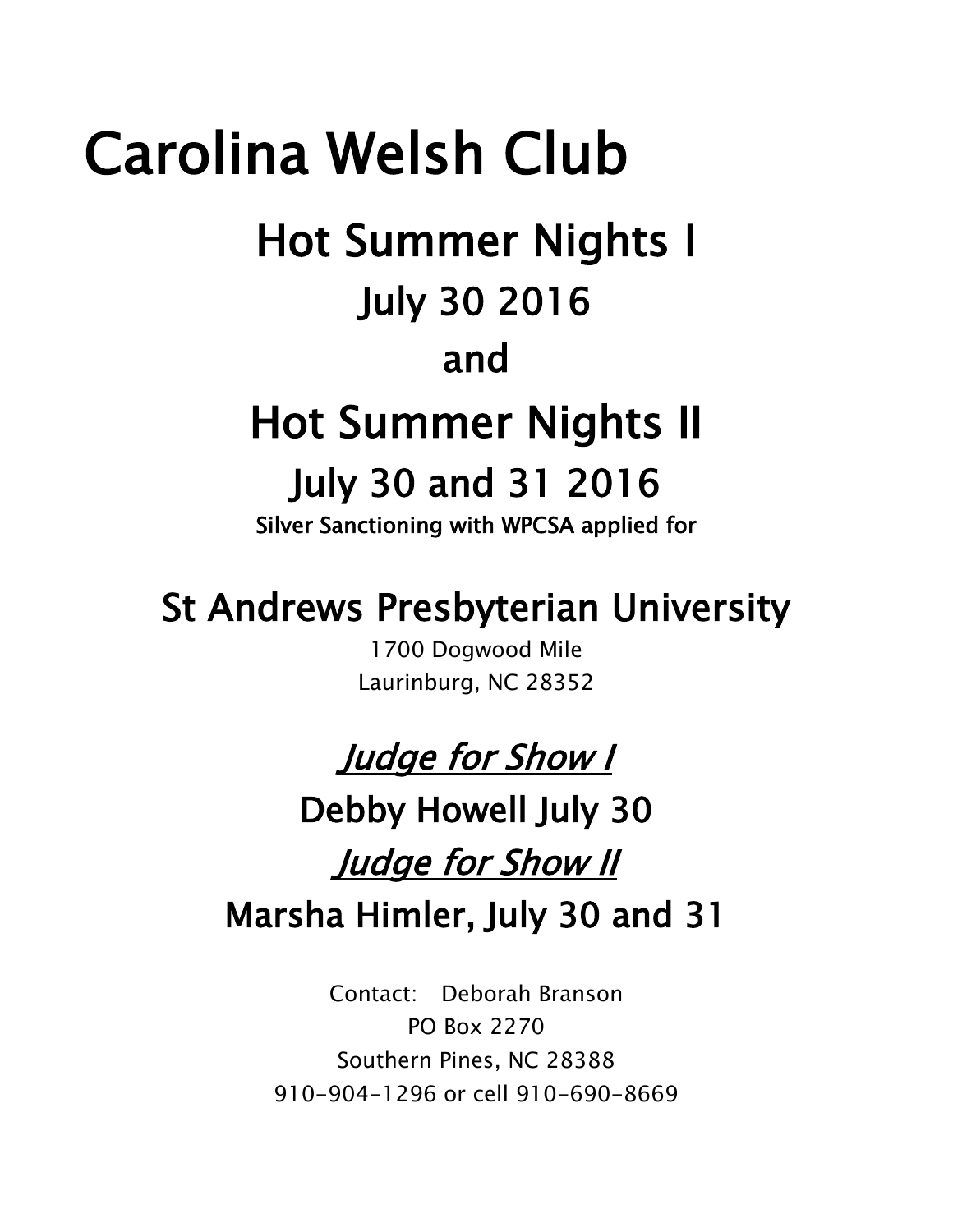Show information and Prize list to be posted on www.Odysseyfarmnc.com [www.carolinapony.org](http://www.carolinapony.org/) [www.blueridgewelsh.com](http://www.blueridgewelsh.com/)

Pre-entries- Post marked by July 25th

20.00 per class or Flat Fee- 100.00 per show per entry 25.00 per class post entries. (Ponies already entered may add classes at pre-entry rate of 20.00)

Stalls- 50.00 per stall for both shows

Arrival time- Friday after 11:00 a.m. Departure time- Sunday unless other pre-show arrangements are made. Monday departure- 25.00 additional stall fee

Proof of current 12 month Coggins must accompany entries! Exception- foals 6 months and under

WPCSA recording fee- 5.00 per pony per judge entered in Welsh classes

Stake classes- will pay back the following rate: 1st-\$10 2nd-\$7 3rd-\$5 4th-\$3

Rules Committee: Deborah Branson, Harmony Downman, Melanie Bell, Dede Bushneck

Ringmaster: Lysa Holbrook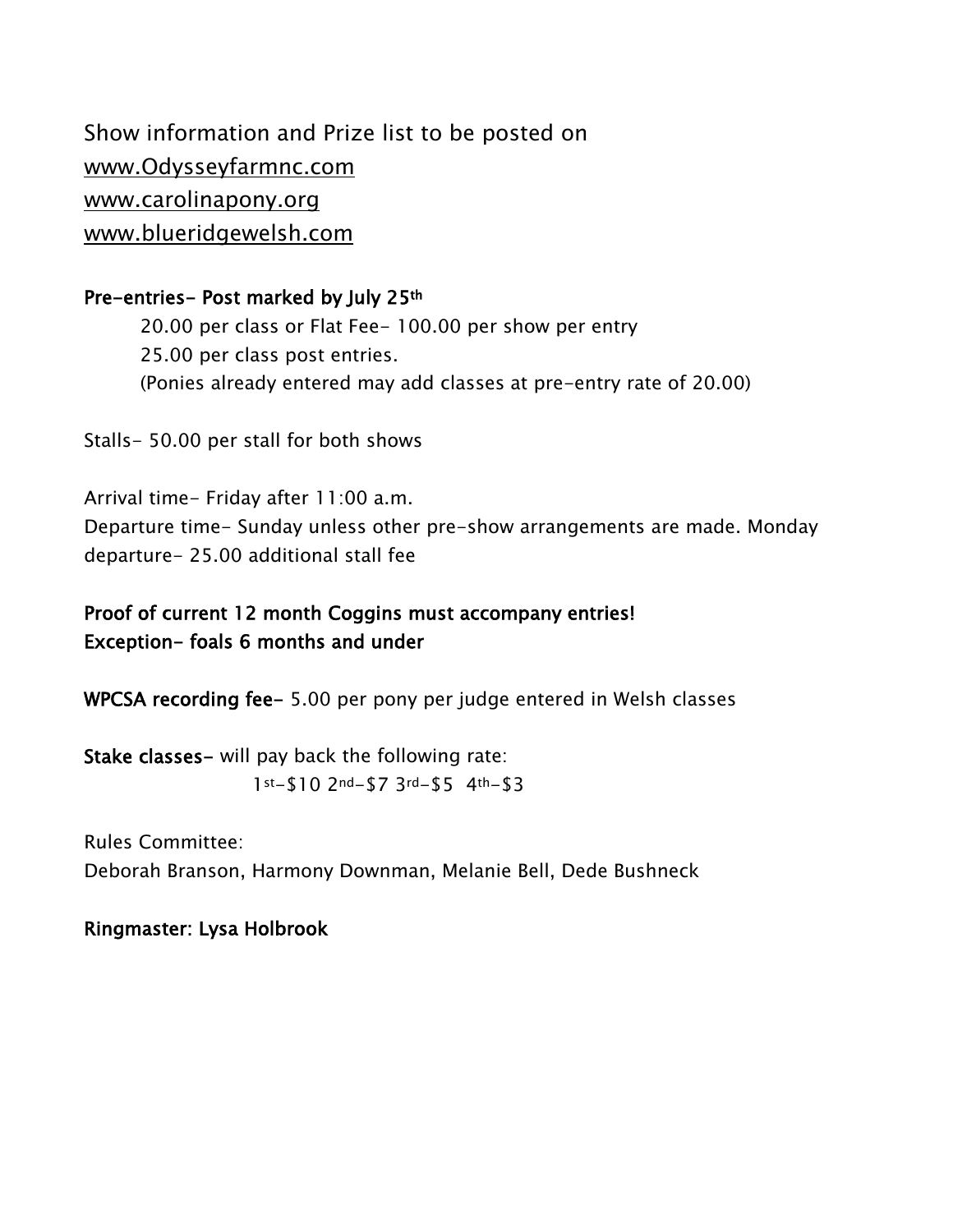# General Rules

All applicable classes are run in accordance with the current WPCSA rules and will be conducted and judged in accordance therein.

All entry forms must be completed and signed.

All Welsh pony entries must include:

- 1. A copy of the Welsh Certificate of registration.
- 2. A copy of measurement card or a measurement must be performed at the show prior to showing in any performance class.

Measuring will be done on Friday 29<sup>th</sup> between 4-6 p.m. Sat. 30<sup>th</sup> @ 8 a.m., Sunday the 31<sup>th</sup>  $\varnothing$  8 a.m. or by appointment.

- 3. All entries must possess and send a current (within 12 months) copy of a neg. Coggins test, except for foals under 6 months.
- 4. No Entries will be refunded unless a valid medical reason is submitted by a physician or a veterinarian.

Removing the bridle from an animal harnessed to a vehicle, or leaving an animal unattended while hitched, anywhere on the show grounds, will result in instant elimination and removal from the show grounds

Junior exhibitors must wear approved protective headgear (ASTM/SEI) at all times whenever mounted or in a driven vehicle at all times while on the show ground. Harness must be secured and properly fitted. Any rider violating this rule at any time must immediately be prohibited from further riding until such headgear is properly in place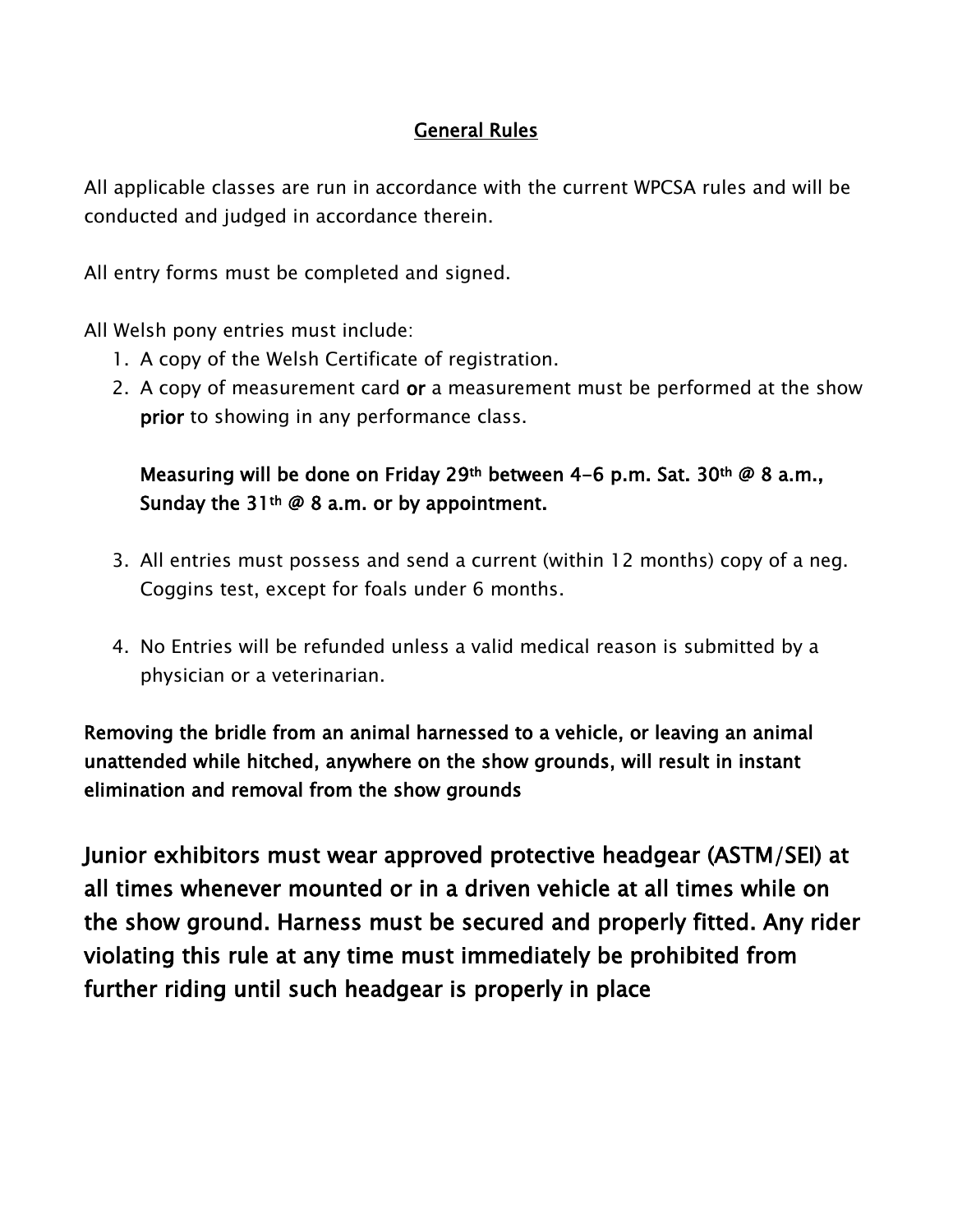Dear Exhibitor,

Due to the increase in printing, postage and handling, we will not be mailing our show prize list out. They will be available on our website, along with entry forms. Feel free to down-load the information and entry form you need. Our website is www.carolinapony.org.

If you do not have access to a computer, please call-910-904-1296 to request a printed copy.

Sincerely, CWC Welsh Show Management

# CLASS SPECIFICATIONS

### WPCSA WELSH HUNTER (Article 112.5)

To be judged 75% on performance, manners, movement and style; 25% on breed type and conformation. Working classes judged 100% on performance. Animals not exceeding 13.2 hands will jump 2'.0"; animals exceeding 13.2 shall jump 2'6". Over fences (o/f): To be shown over a course of a minimum of six fences with eight jumping efforts of the required height.

#### WPCSA SHORT STIRRUP HUNTER (Article 112.6)

Division is open to riders 12 years and under. Classes are open to all Ponies/Cobs/Half-Welsh/Part Bred, mares and geldings. RIDERS in this division, including the under saddle class, may not compete over fences in any other division except Short Stirrup equitation. Courses to be set at 18" with a minimum of 4 fences with 8 jumping efforts required. May either trot or canter the course. Over-fence classes must precede the under-saddle class. To be judged 100% on performance. To be eligible for the under-saddle class, animal must have shown in and completed an over-fences class. Under-saddle class animals will be shown both ways of the ring at a walk, trot and canter. Not required to jog for over-fences classes.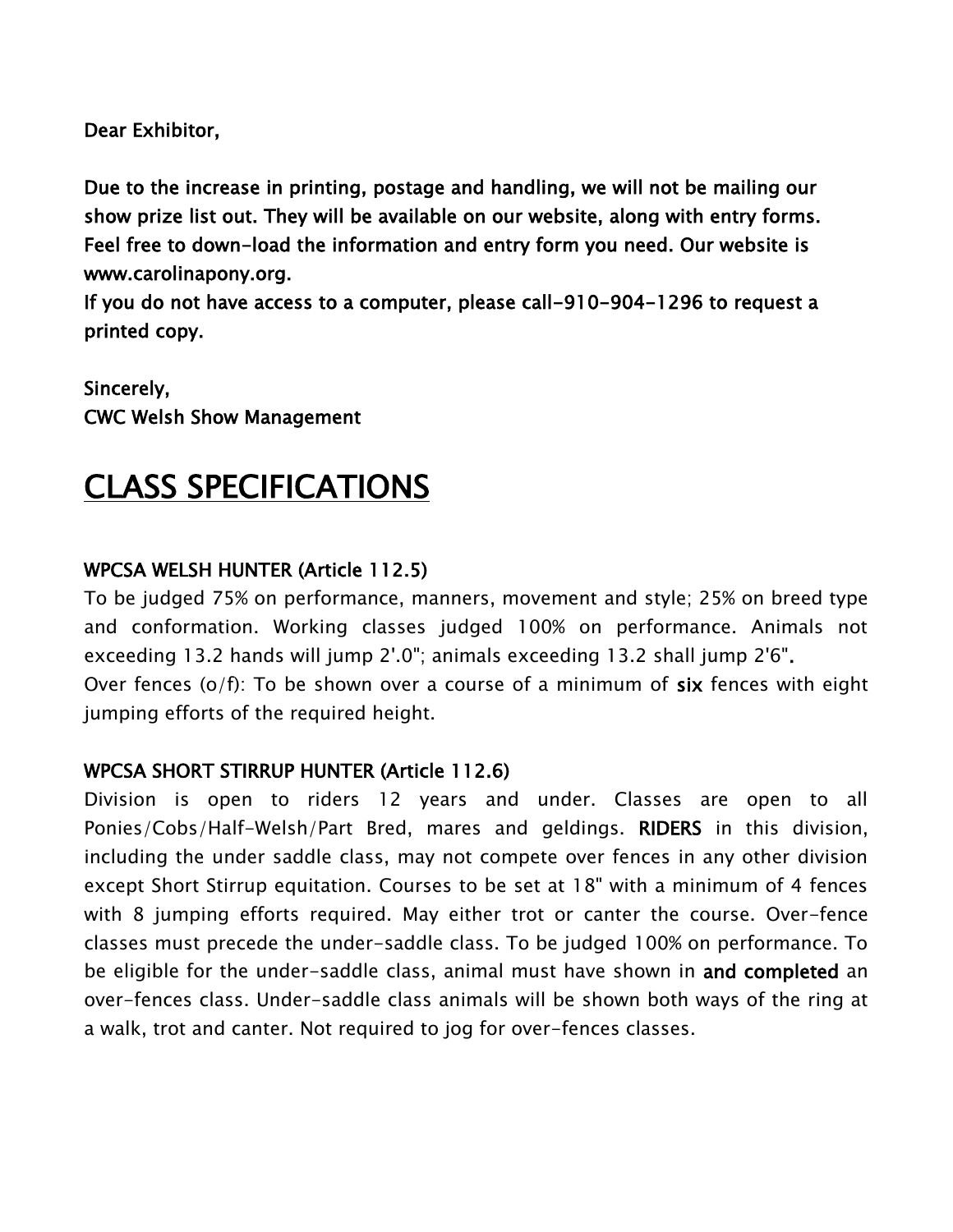# WPCSA LOW HUNTER 18" (Article 112.8)

Division is open to Ponies/Cobs and Half-Welsh/Part Breds, Juniors and Adults. These ANIMALS may not compete in any other over fences division at that show where fence heights exceed 18". There are no restrictions on the rider unless they are restricted by other class rules. Long Stirrup riders are eligible if jumpin 18" but Short Stirrup riders are not eligible to compete. Courses to be set at 18" with a minimum of 4 fences with 8 jumping efforts required. Over-fences classes must precede the under-saddle classes. To be judged 100% on performance. May either trot or canter the course. Not required to jog for over-fences classes. This show will offer 18" fences.

WPCSA BREED CLASSES (Article 110.2) Animals are to be shown in hand at a walk and a trot except in group classes. Purebred Welsh to be judged 85% on breed type, conformation, way of going, quality and substance and 15% on disposition and manners. Natural reaching action is desired. Half-Welsh & Part Breds to be judged 85% on conformation, way of going, quality and substance and 15% on Welsh breed type, disposition and manners.

# WPCSA JUNIOR WELSH HANDLER (Article 115.6)

Classes open to juniors handling Ponies/Cobs/Half-welsh/partbreds mares and geldings. Judged on the ability and skill of the Junior in handling their animal as in the breed ring. The show qualities of the animal not be considered, although cleanliness and grooming can be considered. Exhibitors enter to the left so as not to obscure the judge's view. The judge evaluates the ability of the junior to follow directions, use space wisely, and execute the requested patterns. Juniors should appear "ring wise", be alert to the judging progression and be prepared for changes in the judging routine.

# WPCSA LEADLINE WALK (Article 115.4)

Classes open to riders 7 & under mounted on Ponies/Cobs / Half-Welsh/Part Breds, mares and geldings. See rules for attachment of leading rein. No chain leadlines allowed. Judged on equitation and suitability of mount at a walk. To stand quietly. To be led by an adult or a junior age 12 or over. Both handler and rider to be appropriately attired. English or Western attire is acceptable. No chain leadlines. RIDERS ineligible for other ridden classes except costume, leading rein, leadline walktrot, and leadline walk-trot poles.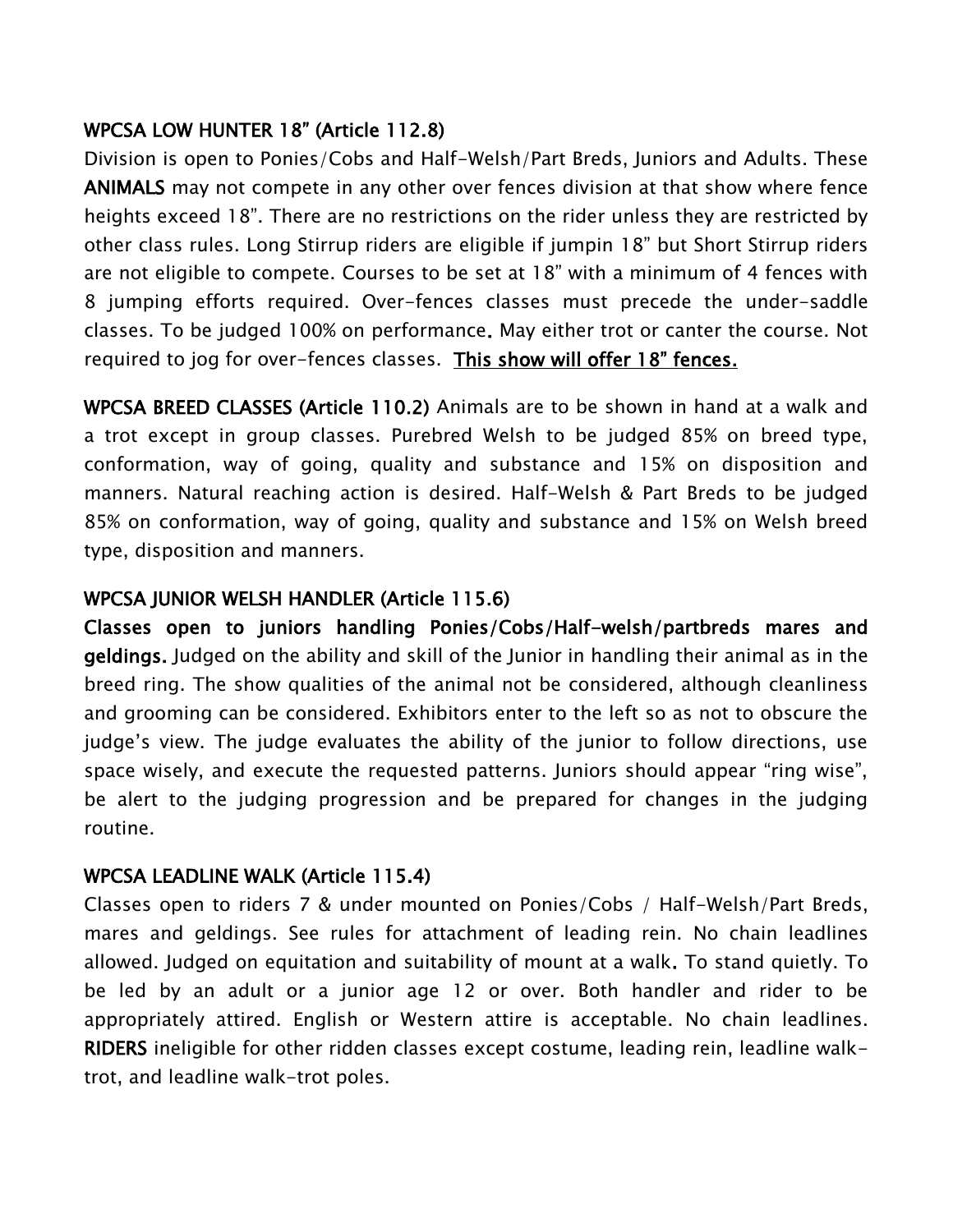### WPCSA WELSH ENGLISH PLEASURE (Article112.3)

To be shown at a walk, trot and canter both ways of the ring on light contact without a martingale. To be judged 75% on performance, manners, movement and style; 25 % on breed type and conformation. Working class to be judged 100% on performance.

WPCSA HUNTER SEAT EQUITATION (Article 114.3) Classes open to Ponies/Cobs/ Half-Welsh/Part Breds. To be judged on the rider's appearance, seat, hands and control of their mount. Animals 13.2 and under jump 2'; animals over 13.2 jump 2'6". Over Fence  $(o/f)$  classes: to be shown over a minimum of six obstacles. Under saddle  $(u/s)$ classes: to be shown at a walk, trot and canter both ways of the ring. Test may be required.

### WPCSA PLEASURE DRIVING (Article 113.1)

To be shown to a suitable two or four-wheeled vehicle or four-wheeled vehicle for pairs, but not a viceroy, racing sulky or fine harness rig. Use of a bike style vehicle with floorboards and a basket is acceptable. To be shown both ways of the ring at a walk, working trot and trot on and stand quietly and except for tandems, to back readily. A properly attired groom or passenger *capable of rendering assistance in case* of an emergency is required for all pairs and tandems; unicorns and four-in-hands require 2 grooms/passengers. Failure to comply will result in elimination from the class. To be judged 75% on performance, manners, movement and style; 25% on breed type and conformation. Working classes are judged 100% on performance

#### WPCSA CARRIAGE DRIVING (Article 113.2)

Wire wheeled vehicles may be used if stated in prize list. Classes open to Ponies/Cobs/Half-Welsh/Part Breds. To be shown both ways of the arena at a walk, slow trot, working trot and strong trot. To stand quietly, both on the rail and while lined up, and to rein back. In the slow trot the animal should maintain forward impulsion while showing submission to the bit. A properly attired groom or passenger capable of rendering assistance in case of an emergency is required for all pairs and tandems; unicorns and four-in-hands require 2 grooms/passengers. Failure to comply will result in elimination from the class.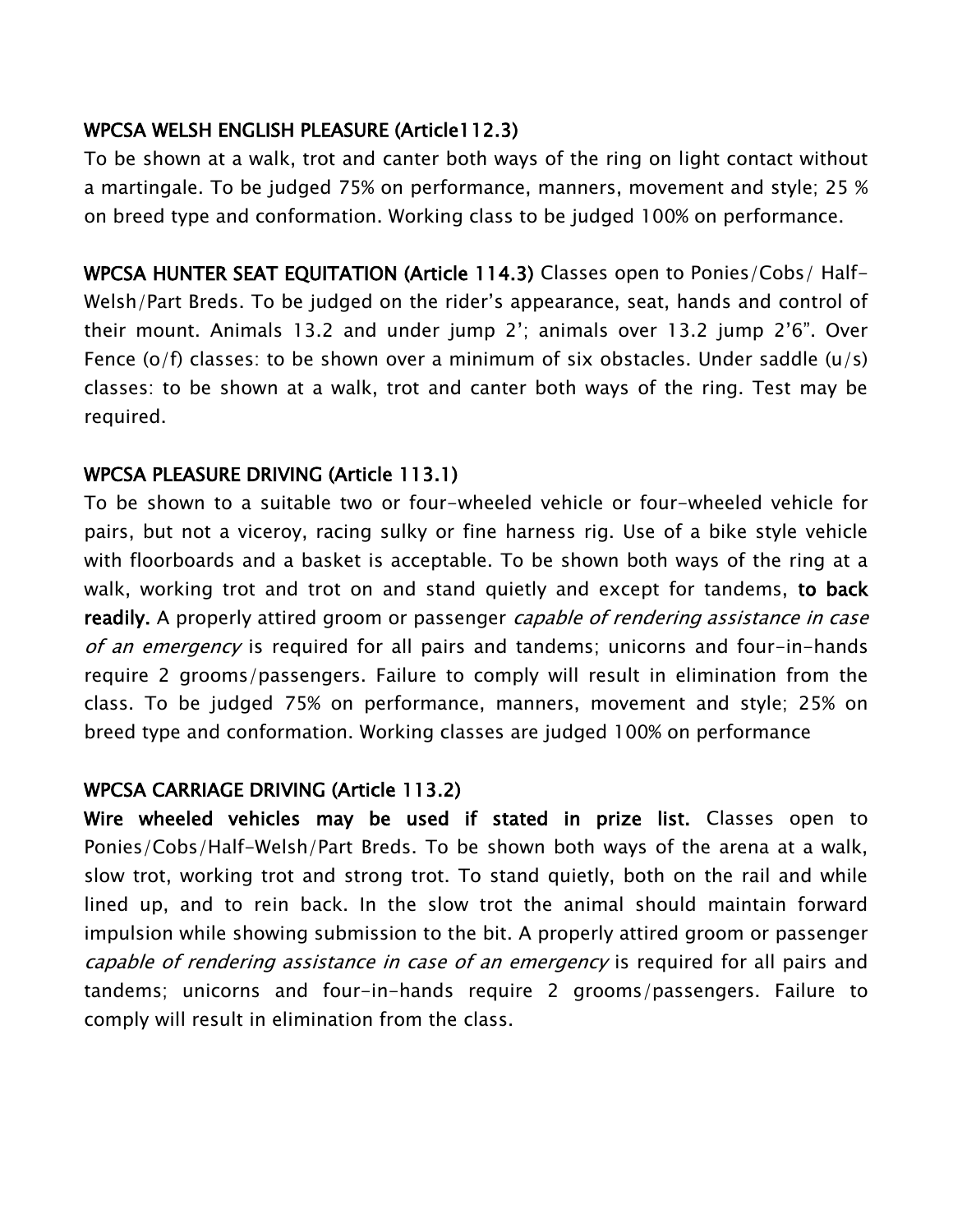### WPCSA CARRIAGE DRIVING TURNOUT (Article 113.2.3)

To be judged primarily on the performance and quality of each turnout. To be shown both ways of the ring at a walk, slow trot, working trot and strong trot. To stand quietly and to rein back. To be judged 70% on the condition, fit and appropriateness of harness and vehicle, neatness and appropriateness of attire and overall impression; 30% on performance, manners and way of going.

### WPCSA CARRIAGE DRIVING WORKING (Article 113.2.3)

To be judged primarily on the suitability of the animal to provide a pleasant drive. To be shown both ways of the ring at a walk, slow trot, working trot and strong trot. To stand quietly both on the rail and while lined up and, to rein back. May be asked to execute appropriate tests. To be judged 70% on performance, manners and way of going; 20% on condition and fit of harness and vehicle; 10% on neatness of attire.

### WPCSA OBSTACLE/CONES DRIVING (Article 113.2.3)

Obstacle/Cones to be judged 100% on performance. Course plan must be announced and posted one hour before competition is to begin. Competitors may walk the course. Martingales and overchecks are prohibited in obstacle classes for all vehicles. Side checks are optional. Failure to comply incurs elimination. Refer to specifications in rulebook (Article 113.2.3) for the type of obstacle/cones classes being offered.

#### WPCSA Obstacle - Pick Your Route

- 1) To be driven over a course of obstacles (paired markers) with no set route. The number of obstacles to be proportionate to the dimensions of the driving area. Not to exceed 20 obstacles.
- 2) Typically obstacles in this type of class are not measured for each entry, but are set at 2.5 meters or 8'3" at the start of the competition, and only reset in the event of a knockdown.
- 3) After passing the starting line, the driver shall proceed through each obstacle to the designated finish line, choosing his own route. Each obstacle is to be negotiated once and only once, but may be approached from either direction.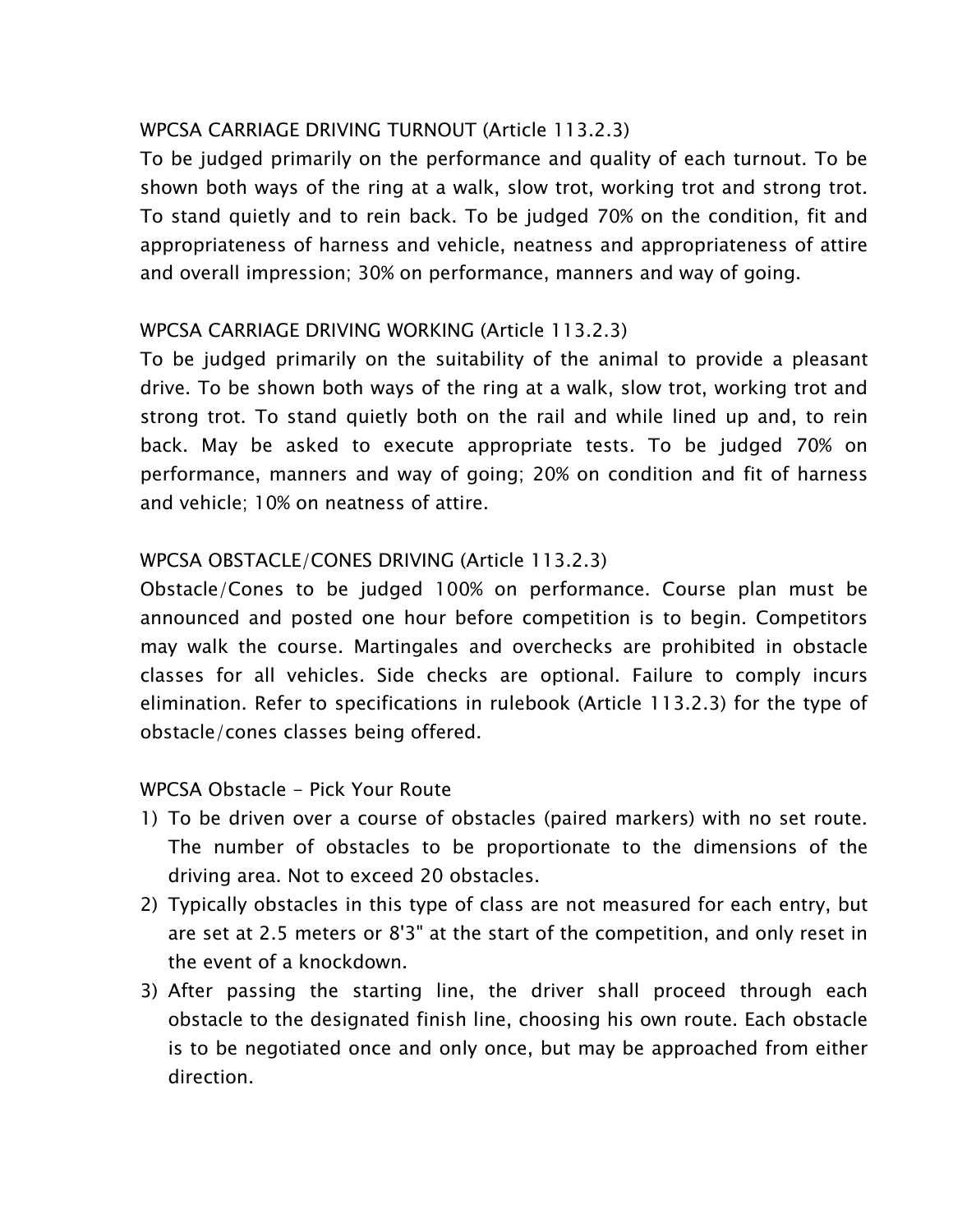- 4) Course faults are scored as penalty seconds and are added to the driver's elapsed time. Placings are determined on a low total time basis. Ties for first will be decided by a drive-off (unless otherwise stated in the prize list).
- 5) Penalties (as they differ from those under penalties section):
	- a) Knocking down or dislodging obstacle
	- b) b) Driving through an obstacle again
	- c) c) Missing an obstacle
	- 5 seconds 10 seconds each time Elimination

# WPCSA RIDDEN WELSH CLASSIC SEC. A&B (Article 115.7)

This class is for registered Welsh Ponies, Section A & B, 4 year of age and over. To be judged 50% on conformation and 50% on performance. Entries shall enter the arena in a clockwise direction. To be shown on both reins as a group at the walk, trot, and canter with animation. The required individual performance must show all four gaits (the gallop need only be shown in one direction). Each animal will then be stripped and judged for conformation judging, showing at the walk and trot, in hand, by the rider. Once an entry has been judged for conformation it may be retacked. Class is an English class only. No Western, Saddle Seat or Side Saddle tack or attire. Qualified UK or American Judge to officiate.

# WPCSA RIDDEN COB WELSH CLASSIC SEC. C & D (Article 115.7)

This class is for registered Welsh Cobs and Welsh Ponies of Cob Type 4 years of age and over. To be judged 50% on conformation and 50% on performance. Entries shall enter the arena in a clockwise direction. To be shown on both reins as a group at the walk, trot, and canter with animation. The required individual performance must show all four gaits (the gallop need only be shown in one direction). Each animal will then be stripped and judged for conformation judging, showing at the walk and trot, in hand, by the rider. Once an entry has been judged for conformation it may be retacked. Class is an English class only.

No Western, Saddle Seat or Side Saddle tack or attire. Qualified UK or American Judge to officiate.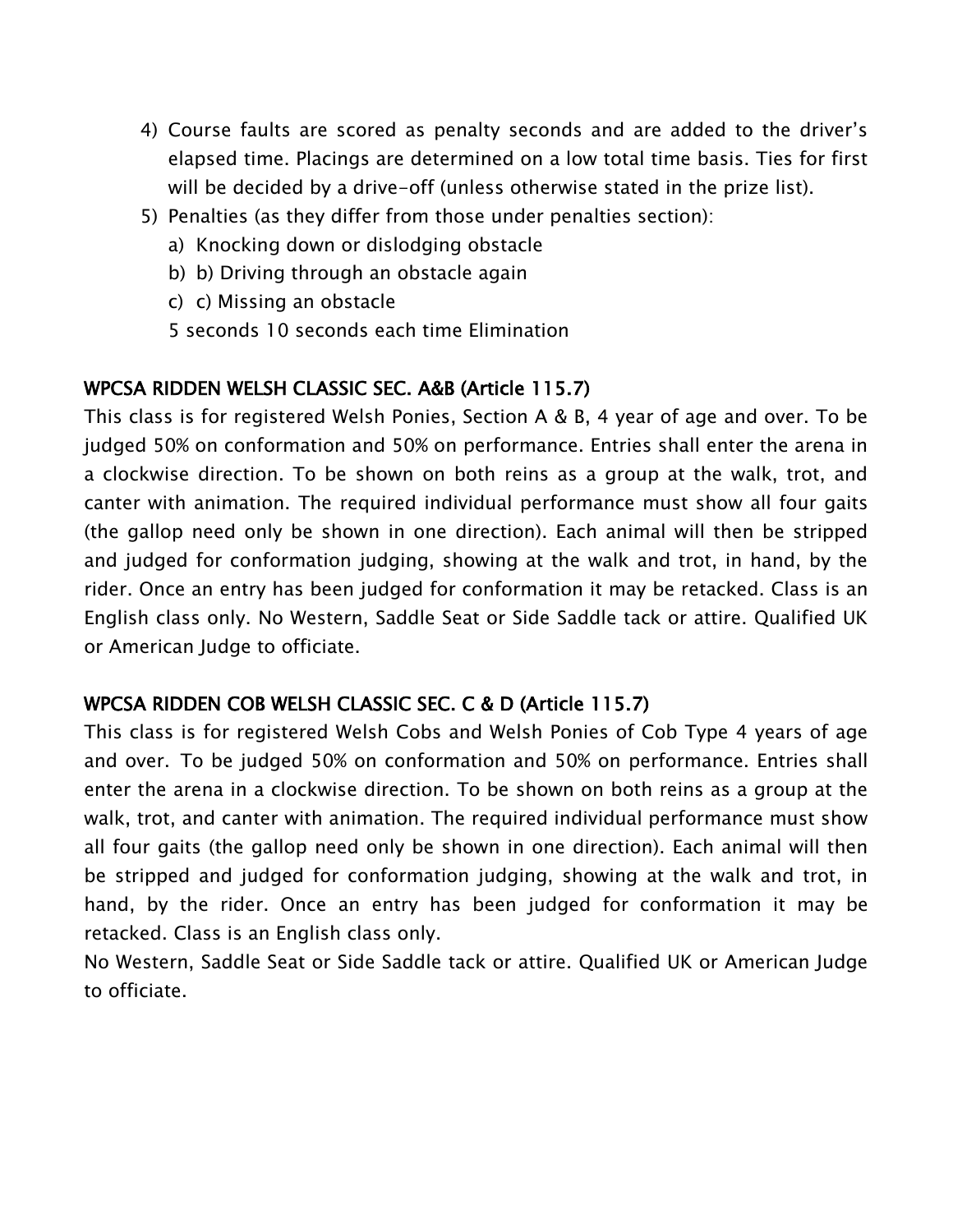# WPCSA RIDDEN WELSH CLASSIC CHAMPIONSHIP CLASS (Article 115.7) \*\*\*.

To be judged 50% on conformation and 50% on ridden performance. Open to first and second place winners from the Ridden Welsh A/B Classic and the Ridden Welsh C/D Classic. There is no entry fee for this class. Places will be awarded for the Best Ridden and the Reserve Best Ridden. Any animal in this class is eligible to be named the Best Ridden. Entries shall enter the arena in a clockwise direction. The Judge shall request all four gaits (walk, trot, canter, gallop) in at least one direction, but animals need not show in both directions. The judge shall consider the size of the ponies/cobs, ages of riders, safety of arena when determining whether to have the animals perform as a group or individually. Individual pattern is optional at the judge's discretion. Entries shall not be stripped as conformation score from the qualifying class shall be carried forward.

### WPCSA TRAIL (Article 115.3)

Open to all Ponies/Cobs / Half-Welsh/Part Breds. Junior and adult (separate divisions are to be offered for juniors and adults). English or Western equipment. To be shown over and through obstacles at a walk, optional trot or jog and optional canter or lope. To be judged 100% on performance.

# WPCSA WELSH WESTERN PLEASURE (Article 112.4)

To be shown at a walk, jog and lope both ways of the ring without a martingale, on a reasonably loose rein, without undue restraint. To be judged on performance, with emphasis on manners 65%; breed type, conformation and movement 25%; appointments 10%. Working classes are judged 100% on performance.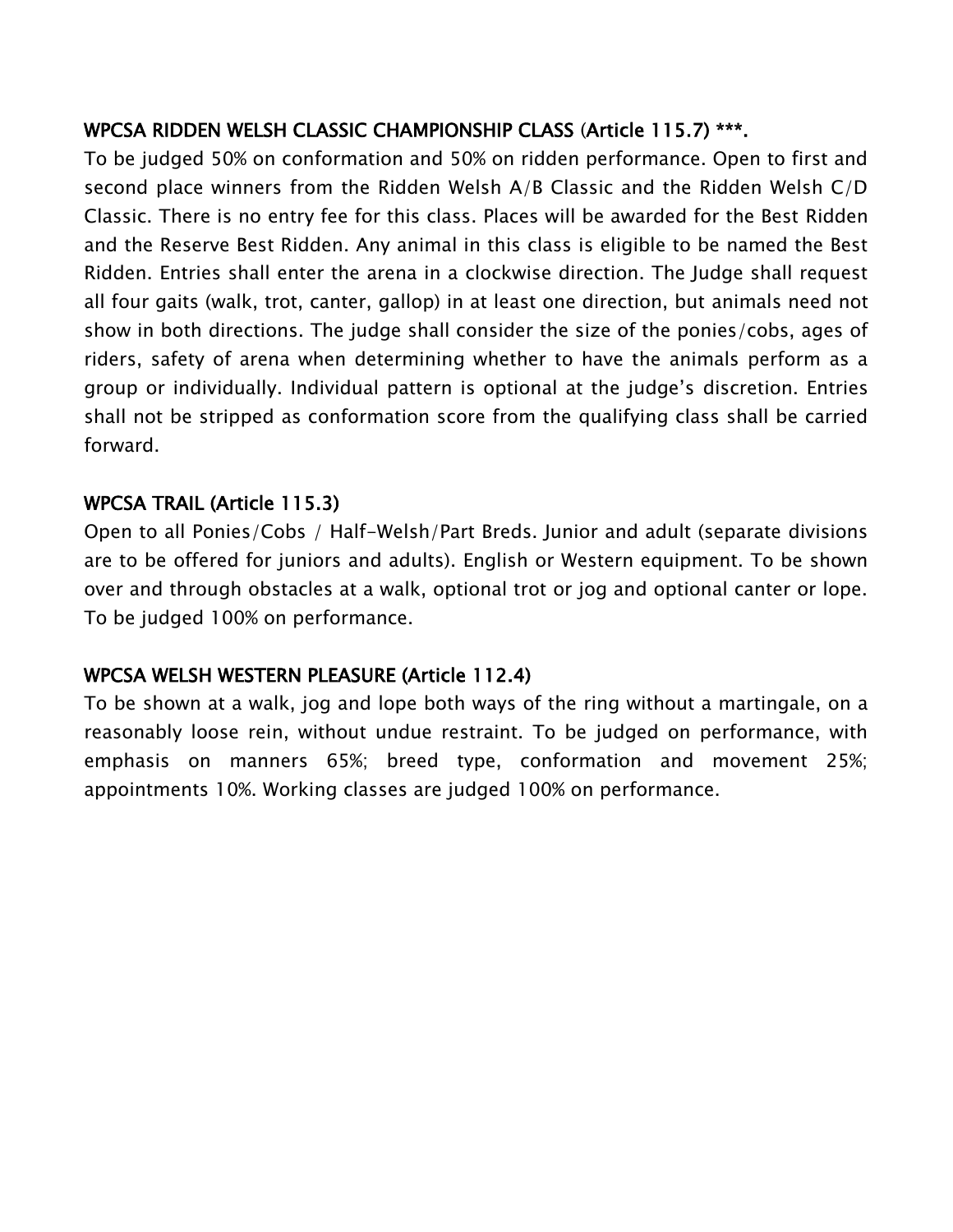# Schedule of Classes Hot Summer Nights I Judged by Judge Howell

# Saturday- July 30<sup>th</sup> 2016 Classes start  $@8:30$  a.m.

- 1. WPCSA Low Hunter over Fences 18" A, B, C/D, Half and partbred Adult & Junior
- 2. WPCSA Low Hunter over Fences 18" A, B, C/D, Half and partbred Adult & Junior
- 3. WPCSA Low Hunter Under Saddle A, B, C/D, Half and partbred Adult & Junior
- 4. WPCSA Low Hunter Champion and Reserve All sections Adult & Jr
- 5. WPCSA Short Stirrup Hunter over Fences 12 & Under
- 6. WPCSA Short Stirrup Hunter over Fences 12 & Under
- 7. WPCSA Short Stirrup under Saddle 12 & Under
- 8. WPCSA Short Stirrup Champion and Reserve
- 9. WPCSA A/B Junior Working Hunter over Fences
- 10. WPCSA A/B Junior Conformation Hunter over Fences Stake
- 11. WPCSA A/B Junior Conformation Hunter Under Saddle
- 12. WPCSA A/B Junior Hunter Champion and Reserve
- 13. WPCSA A/B Adult Working Hunter over Fences
- 14. WPCSA A/B Adult Conformation Hunter Stake over Fences
- 15. WPCSA A/B Adult Conformation Hunter under Saddle

### 16. WPCSA A/B Adult Hunter Champion and Reserve

- 17. WPCSA C/D Working Hunter over Fences Adult and Junior
- 18. WPCSA C/D Conformation Hunter Stake over Fences, Adult and Junior
- 19. WPCSA C/D Conformation Hunter under Saddle, Adult and Junior
- 20. WPCSA C/D Hunter Champion and Reserve Adult and Junior
- 21. WPCSA Half & Partbred Working Hunter Over Fences, Adult and Junior
- 22. WPCSA Half & Partbred Conformation Hunter over Fences Stake, Adult and Junior
- 23. WPCSA Half & Partbred Conformation Hunter under Saddle, Adult and Junior
- 24. WPCSA Half & Partbred Hunter Champion & Reserve Adult & Junior
- 25. WPCSA Junior Welsh Handler 17 & Under
- 26. WPCSA Junior Hunt Seat Equitation Under Saddle A, B, C/D, Half and partbred.
- 27. WPCSA Adult Hunt Seat Equitation Under Saddle A, B, C/D, Half and partbred.
- 28. WPCSA A/B Classic Welsh Ridden
- 29. WPCSA C/D Classic Welsh Ridden
- 30. WPCSA Classic Welsh Ridden Championship
- 31. WPCSA A/B Junior Conformation English Pleasure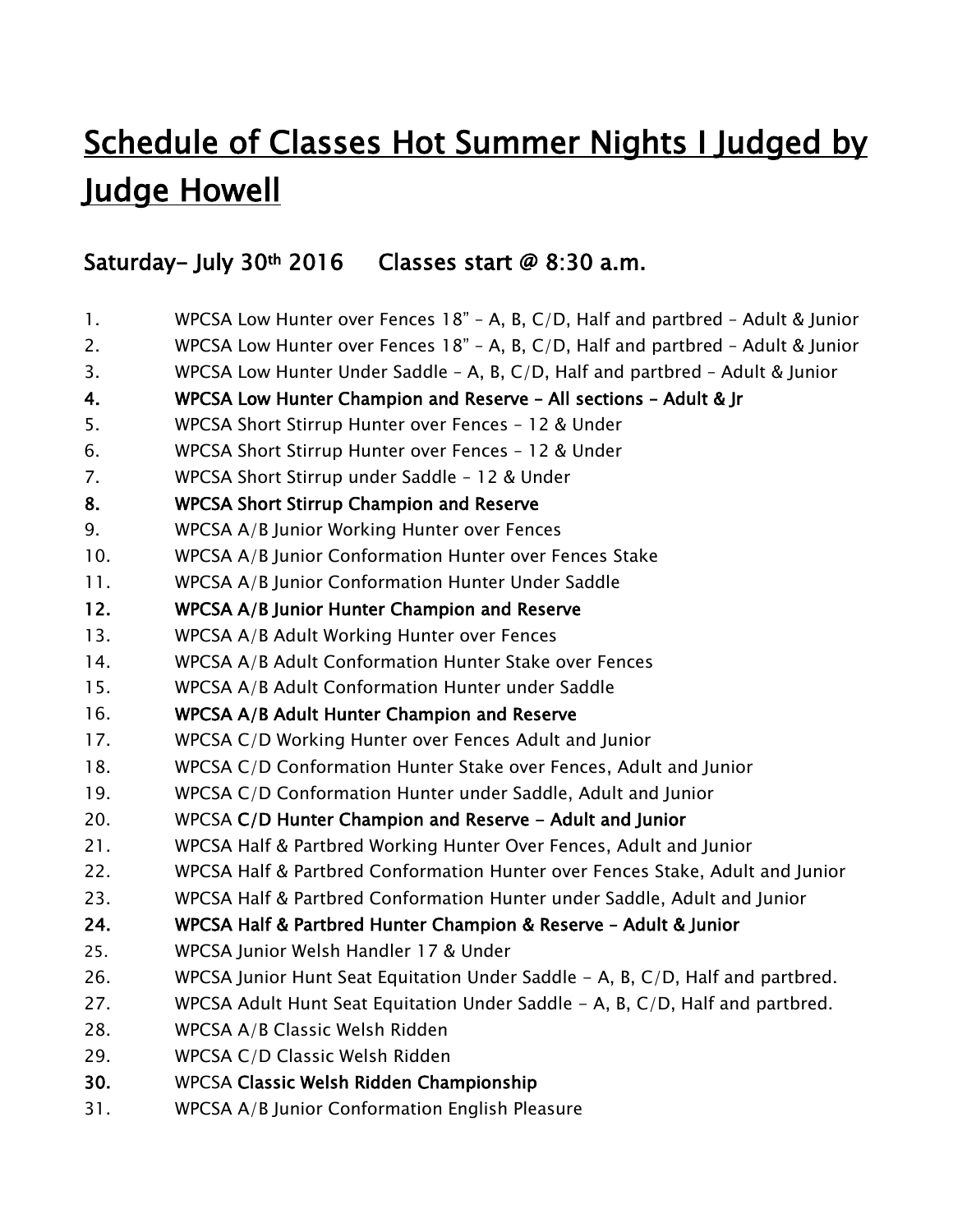- 32. WPCSA A/B Junior Working English Pleasure
- 33. WPCSA A/B Junior Conformation English Pleasure Stake
- 34. WPCSA A/B Junior English Pleasure Champion and Reserve
- 35. WPCSA C/D Conformation English Pleasure Adult and Junior
- 36. WPCSA C/D Working English Pleasure Adult and Junior
- 37. WPCSA C/D Conformation English Pleasure Stake Adult and Junior
- 38. WPCSA C/D English Pleasure Champion and Reserve Adult and Junior
- 39. WPCSA A/B Adult Conformation English Pleasure
- 40. WPCSA A/B Adult Working English Pleasure
- 41. WPCSA A/B Adult Conformation English Pleasure Stake
- 42. WPCSA A/B Adult English Pleasure Champion and Reserve
- 43. WPCSA Half & Part Bred Conformation English Pleasure Adult and Junior
- 44. WPCSA Half & Part Bred Working English Pleasure Adult and Junior
- 45. WPCSA Half & Part Bred Conformation English Pleasure Stake Adult and Junior
- 46. WPCSA Half & Part Bred English Pleasure Champion & Reserve Adult & Jr

# IN HAND CLASSES NOT TO START BEFORE 1 PM

# Hot Summer Nights I Judged by Debby Howell (#44-73) Hot Summer Nights II Judged by Marsha Himler (#101-130)

# In Hand Division Shown together/judged separately 44-73 Judge Howell Classes 101- 130 Judge Himler

- 44/101. WPCSA Section A 2 and under colts
- 45/102. WPCSA Section A 2 and under fillies
- 46/103. WPCSA Section A 3 and over mares
- 47/104. WPCSA Section A 3 and over stallions
- 48/105. WPCSA Section A Grand Champion and Reserve 1st & 2nd places from classes 44, 45, 46 and 47 for Judge Howell and 1st & 2nd places from Classes 101, 102, 103 and 104 for judge Himler
- 49/106. WPCSA Section B 2 and under colts
- 50/107. WPCSA Section B 2 and under fillies
- 51/108. WPCSA Section B 3 and over –mares
- 52/109. WPCSA Section B 3 and over stallions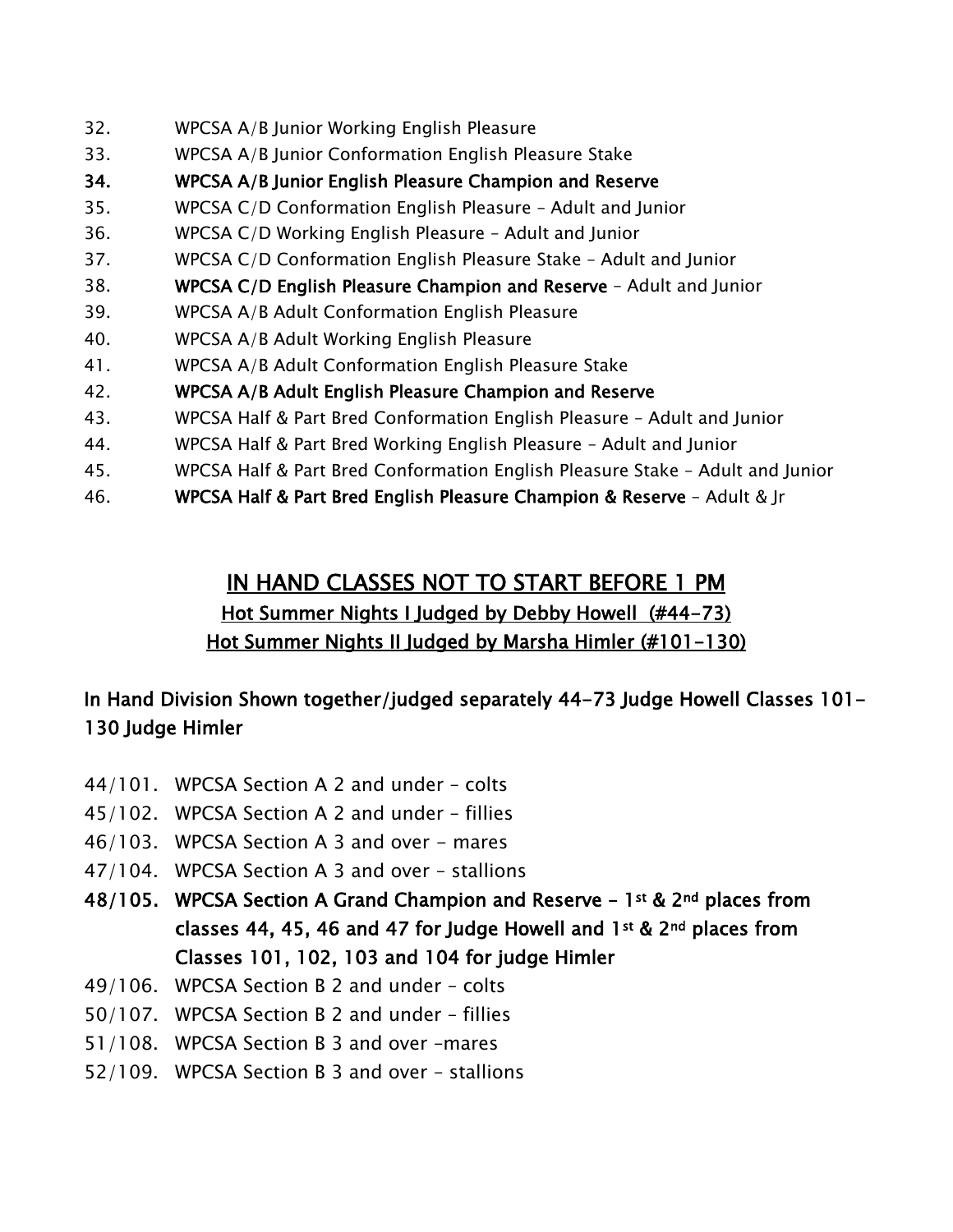- 53/110. WPCSA Section B Grand Champion and Reserve  $-1$ <sup>st</sup> & 2<sup>nd</sup> places from classes 49, 50, 51 and 52 for Judge Howell and 1st & 2nd places from classes 106, 107, 108, and 109 for Judge Himler
- 54/111. WPCSA Section C/D 2 and under colts
- 55/112. WPCSA Section C/D 2 and under fillies
- 56/113. WPCSA Section C/D 3 and over –mares
- 57/114. WPCSA Section C/D 3 and over stallions
- 58/115. WPCSA Section C/D Grand Champion and Reserve 1st & 2nd place from classes 54, 55, 56, and 57 for Judge Howell and 1st & 2nd place from classes 111, 112, 113, and 114 for Judge Himler.
- 59/116. WPCSA SUPREME CHAMPION 1st & 2nd place from classes 48, 53, and 58 for Judge Howell and 1st & 2<sup>nd</sup> place winners from classes number 105, 110 and 115 for judge Himler
- 60/117. WPCSA A 2 and under Geldings
- 61/118. WPCSA B 2 and under Geldings
- 62/119. WPCSA A 3 and over Geldings
- 63/120. WPCSA A Champion Geldings
- 64/121. WPCSA B 3 and over Geldings
- 65/122. WPCSA B Champion Gelding
- 66/123. WPCSA C/D 2 and under Geldings
- 67/124. WPCSA C/D 3 and over Geldings
- 68/125. WPCSA C/D Champion Gelding
- 69/126. WPCSA Supreme Champion and Reserve Supreme Gelding 1st & 2nd places from classes 63, 65 and 68 for Judge Howell and 1st & 2nd places from classes 120, 122 and 125 for Judge Himler
- 70/127. WPCSA Half and partbred Welsh 2 and under colts
- $71/128$ . WPCSA Half and partbred Welsh 2 and under  $-$  fillies
- 72/129. WPCSA Half and partbred Welsh Junior Champion and Reserve 1st & 2nd places from classes 70 and 71 for Judge Howell and 1st & 2nd places from classes 127 and 128 for Judge Himler
- 73/130. WPCSA Half and partbred Welsh 3 and over stallions & geldings
- 74/131. WPCSA Half and partbred Welsh 3 and over mares
- 75/132. WPCSA Half and partbred Senior Champion and Reserve 1st & 2nd places from classes 73 and 74 for Judge Howell and 1st & 2nd places from classes 130 and 131 for Judge Himler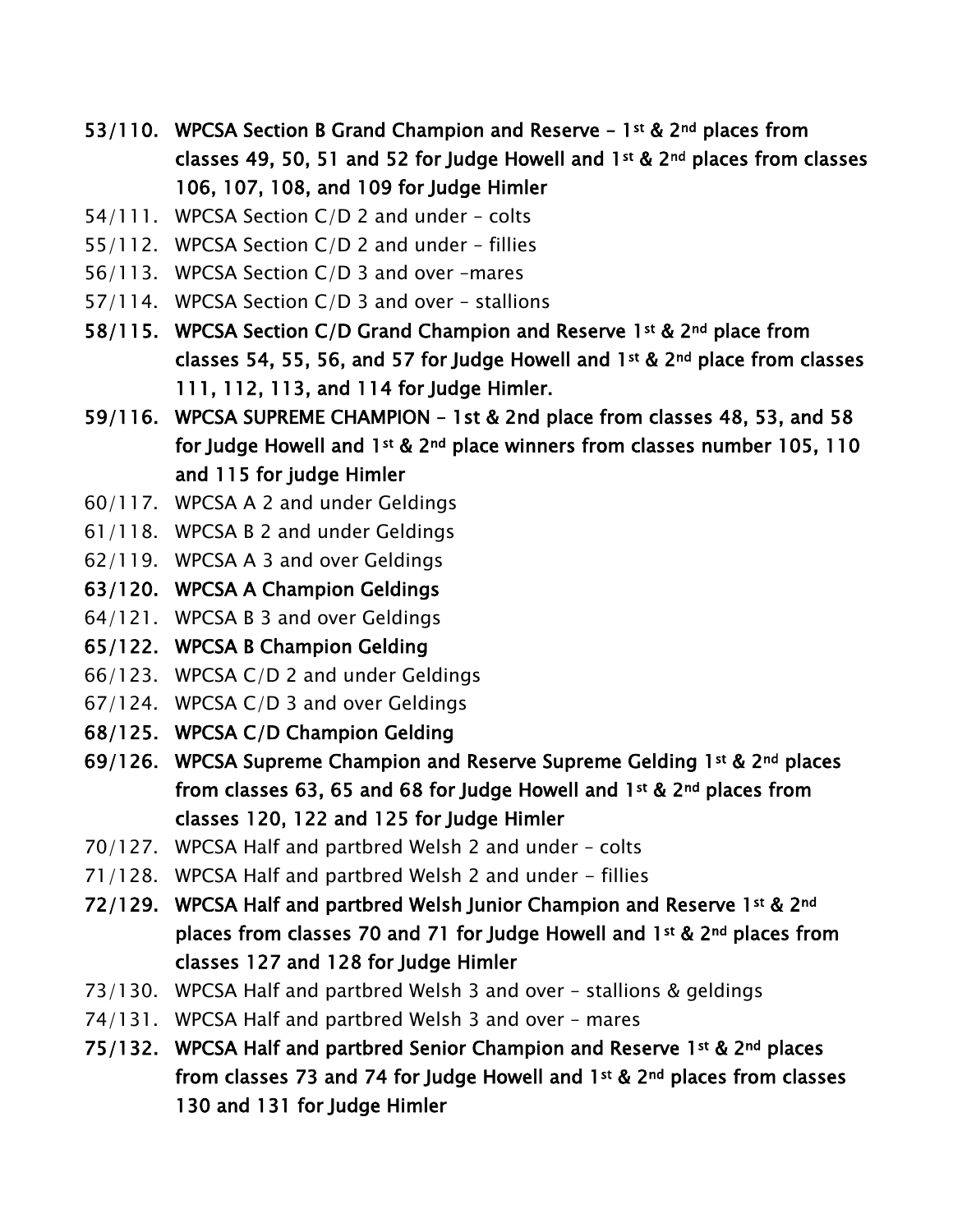# 76/133. WPCSA Half and partbred Welsh Grand Champion and Reserve 1st & 2nd places from classes 72 and 75 for Judge Howell and 1st & 2nd places from classes 129 and 132 for Judge Himler

- 77. WPCSA Carriage Driving Turnout A, B, C/D, Half and partbred Adult & Junior
- 78. WPCSA Carriage Driving Working A, B, C/D, Half and partbred Adult & Junior
- 79. WPCSA Carriage Driving Pick Your Own Route A, B, C/D, Half & partbred Ad & Jr
- 80. WPCSA Carriage Driving Champion & Reserve Adult & Junior
- 81. WPCSA A/B Conformation Pleasure Driving Adult & Junior
- 82. WPCSA A/B Working Pleasure Driving Adult & Junior
- 83. WPCSA A/B Conformation Pleasure Stake Adult & Junior
- 84. WPCSA A/B Pleasure Driving Champion & Reserve Adult & Junior
- 85. WPCSA Half & Part Bred Conformation Pleasure Driving Adult & Junior
- 86. WPCSA Half & Part Bred Working Pleasure Driving Adult & Junior
- 87. WPCSA Half & Part Bred Conformation Pleasure Driving Stake Adult & Junior
- 88. WPCSA Half & Part Bred Pleasure Driving Champion & Reserve Ad & Jr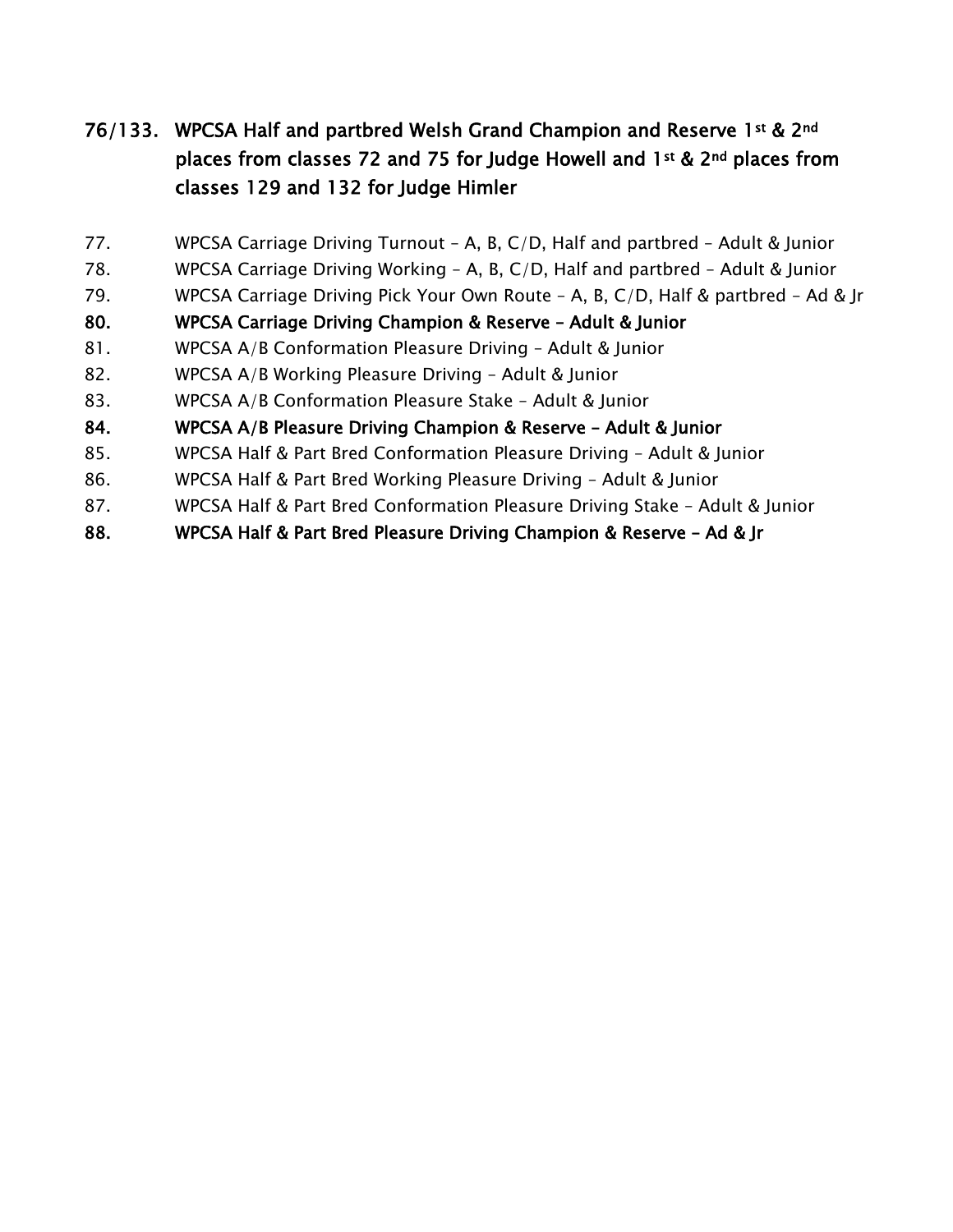# Carolina Welsh Hot Summer Nights II (Continued) Sunday July 31th Show Start time 9:00 a.m.

- 140. WPCSA Carriage Driving Turnout A, B, C/D, Half and partbred Adult & Junior
- 141. WPCSA Carriage Driving Working A, B, C/D, Half and partbred Adult & Junior
- 142. WPCSA Carriage Driving Pick Your Own Route A, B, C/D, Half & partbred Ad & Jr

### 143. WPCSA Carriage Driving Champion & Reserve – Adult & Junior

- 144. WPCSA A/B Conformation Pleasure Driving Adult and Junior
- 145. WPCSA A/B Working Pleasure Driving Adult and Junior
- 146. WPCSA A/B Conformation Pleasure Stake Adult and Junior

147. WPCSA A/B Pleasure Driving Champion & Reserve – Adult and Junior

- 148. WPCSA Half & Part Bred Conformation Pleasure Driving Adult and Junior
- 149. WPCSA Half & Part Bred Working Pleasure Driving Adult and Junior
- 150. WPCSA Half & Part Bred Conformation Pleasure Driving Stake Adult and Junior
- 151. WPCSA Half & Part Bred Pleasure Driving Champion & Reserve Ad & Jr
- 152. WPCSA A/B Classic Welsh Ridden
- 153. WPCSA C/D Classic Welsh Ridden
- 154. WPCSA Classic Welsh Ridden Championship
- 155. WPCSA A/B Junior Conformation English Pleasure
- 156. WPCSA A/B Junior Working English Pleasure
- 157. WPCSA A/B Junior Conformation English Pleasure Stake
- 158. WPCSA A/B Junior English Pleasure Champion and Reserve
- 159. WPCSA C/D Conformation English Pleasure Adult and Junior
- 160. WPCSA C/D Working English Pleasure Adult and Junior
- 161. WPCSA C/D Conformation English Pleasure Stake Adult and Junior

# 162. WPCSA C/D English Pleasure Champion and Reserve– Adult and Junior

- 163. WPCSA A/B Adult Conformation English Pleasure
- 164. WPCSA A/B Adult Working English Pleasure
- 165. WPCSA A/B Adult Conformation English Pleasure Stake
- 166. WPCSA A/B Adult English Pleasure Champion and Reserve
- 167. WPCSA Half & Part Bred Conformation English Pleasure Adult and Junior
- 168. WPCSA Half & Part Bred Working English Pleasure Adult and Junior
- 169. WPCSA Half & Part Bred Conformation English Pleasure Stake Adult and Junior
- 170. WPCSA Half & Part Bred English Pleasure Champion & Reserve Ad & Jr
- 171. WPCSA Junior Hunt Seat Equitation Under Saddle A, B, C/D, Half and partbred
- 172. WPCSA Adult Hunt Seat Equitation Under Saddle A, B, C/D, Half and partbred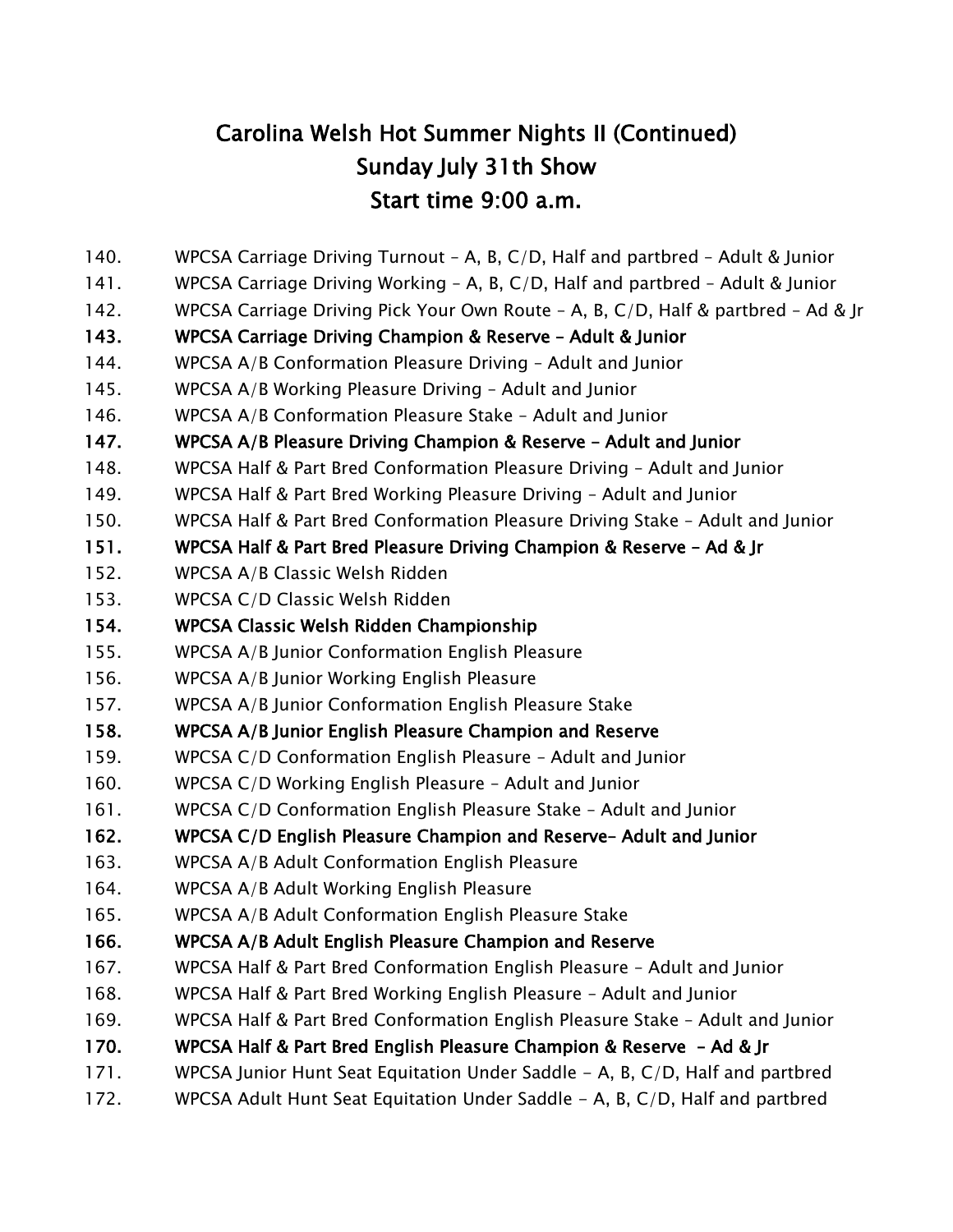### 15 min. Break to Set Trail Pattern

- 173. Junior In-Hand Trail Class
- 174. WPCSA Junior Trail  $-$  A, B, C/D, Half and partbred
- 175. WPCSA Adult Trail A, B,  $C/D$ , Half and partbred
- 176. WPCSA Leadline Walk only, open to 7 and under.
- 177. WPCSA Junior Welsh Handler 17 & Under
- 178. WPCSA A/B Adult Conformation Western Pleasure
- 179. WPCSA A/B Adult Working Western Pleasure
- 180. WPCSA A/B Adult Conformation Western Pleasure Stake
- 181. WPCSA A/B Adult Western Pleasure Champion & Reserve
- 182. WPCSA Half & Part Bred Conformation Western Pleasure Adult and Junior
- 183. WPCSA Half & Part Bred Working Western Pleasure Adult and Junior
- 184. WPCSA Half & Part Bred Conformation Western Pleasure Stake Adult and Junior
- 185. WPCSA Half & Part Bred Western Pleasure Champion & Reserve Ad & Jr
- 186. WPCSA A/B Junior Conformation Western Pleasure
- 187. WPCSA A/B Junior Working Western Pleasure
- 188. WPCSA A/B Junior Conformation Western Pleasure Stake
- 189. WPCSA A/B Junior Western Pleasure Champion and Reserve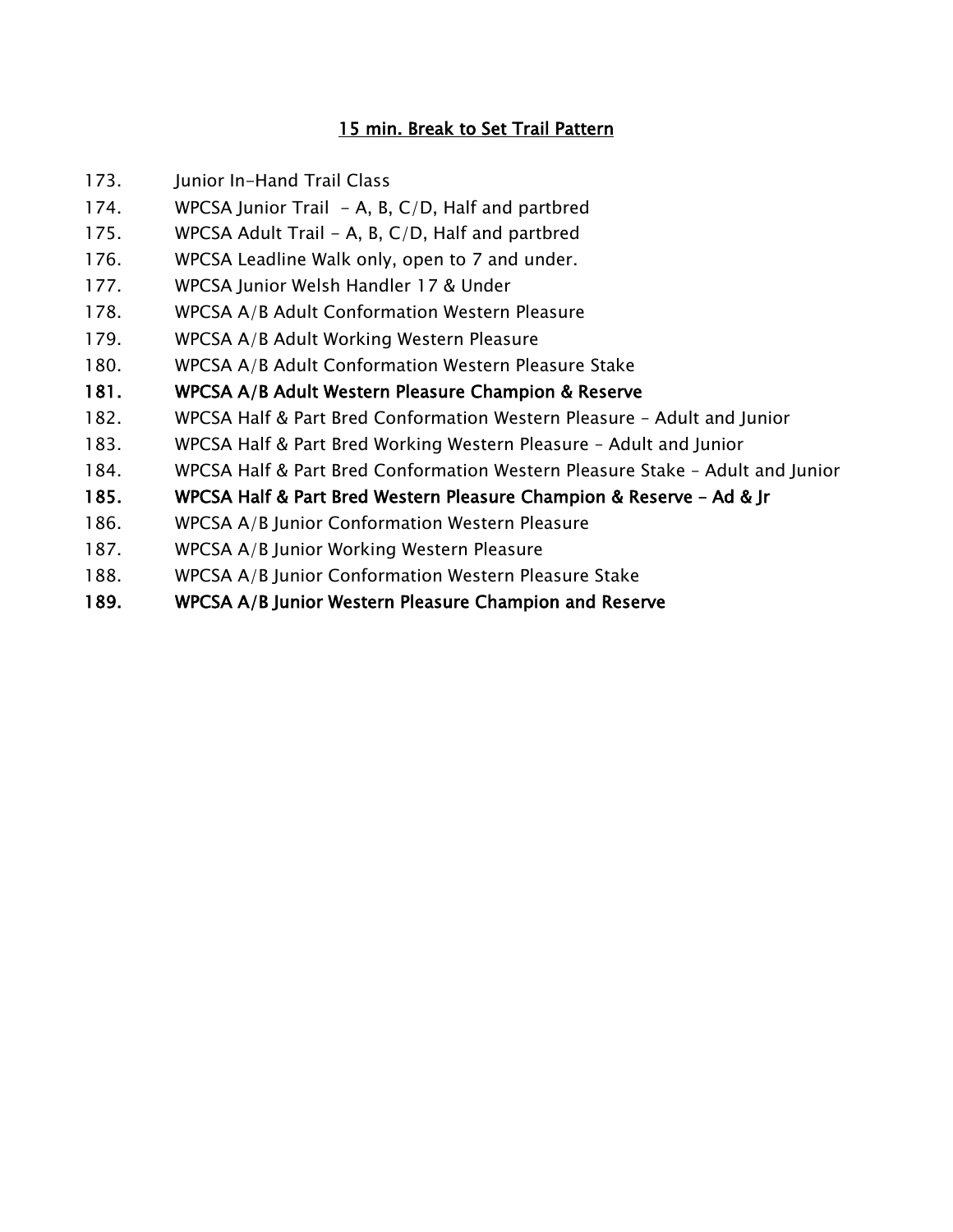# Directions to St Andrews Presbyterian University

# From the North:

- Follow I-95 South, then US 74 West (about 30 miles) into Laurinburg.
- Exit at Hwy 501 South (Hospital signs) turning left.
- Travel approximately 2 miles then turn right onto Barnes Bridge Road.
- Turn left at first stop sign onto Hasty Road.
- Equestrian Center is a short distance on your left.

# From the South:

- Follow I-95 North, then US 501 North (exit 1) toward Laurinburg.
- Travel approximately 18 miles then turn left on Barnes Bridge Road.
- Turn left at first stop sign on Hasty Road.
- Equestrian Center is short distance on your left.

# From the East:

- Follow US 74 West to Laurinburg.
- Exit at Hwy 501 South (Hospital signs) turning left.
- Travel approximately 2 miles then turn right onto Barnes Bridge Road.
- Turn left at first stop sign onto Hasty Road.
- Equestrian Center is short distance on your left.

# From the West:

- Follow US 74 East to Laurinburg.
- Take Hwy 401 South (St. Andrews exit).
- Turn right off the exit ramp and left onto Hasty Road (4th traffic light).
- Drive 2.3 miles to Equestrian Center

# MOTELS:

Comfort Inn 401 Bypass S. 910-277-7788 800-526-816

Hampton Inn
115 Hampton Circle 910-277-1516

Holiday Inn Express 401 Bypass 910-291-3300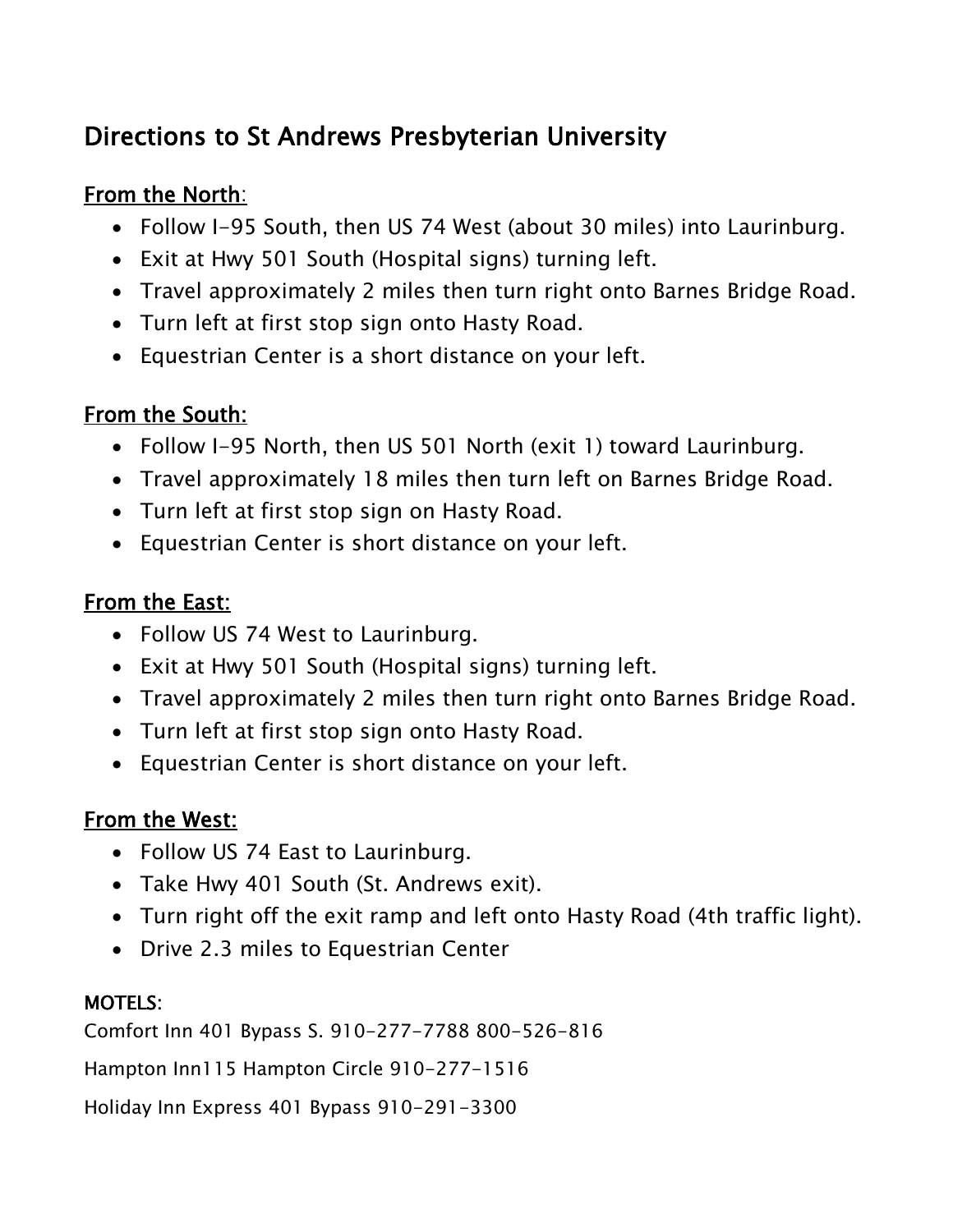# ENTRY FORM - One entry form per rider/pony combination

| Printed name        |                                                                        | Signature |
|---------------------|------------------------------------------------------------------------|-----------|
|                     |                                                                        |           |
|                     |                                                                        |           |
|                     | CLASSES (if showing on both days, be sure to put numbers in for each): |           |
|                     |                                                                        |           |
|                     |                                                                        |           |
|                     |                                                                        |           |
| <b>Total Stalls</b> | X \$50 per stall                                                       |           |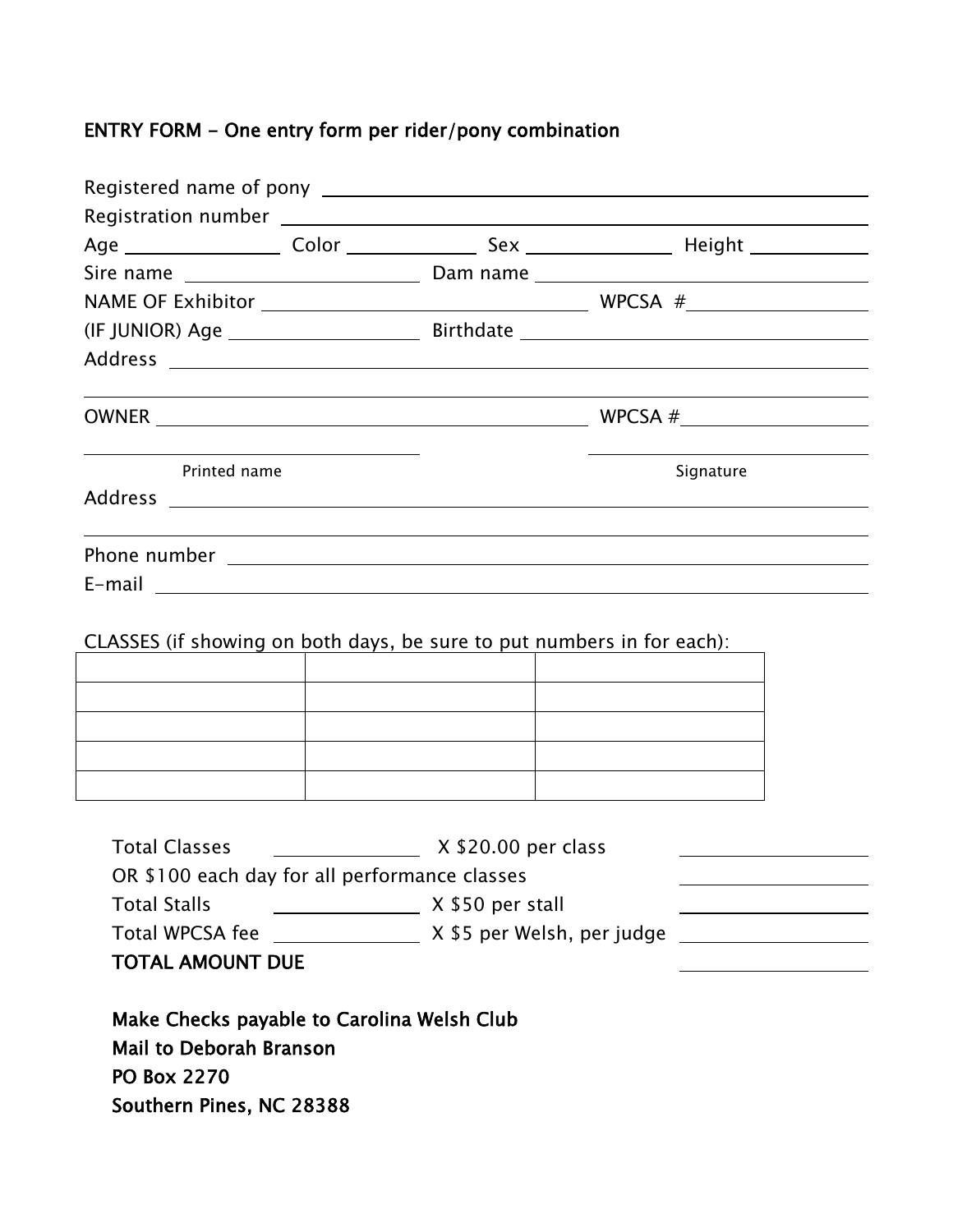Every Entry at a WPCSA sanctioned show shall constitute an agreement and affirmation that all participants: 1) shall be subject to the rules of the WPCSA and the local competition; 2: every animal and exhibitor is eligible as entered; 3) agree to be bound by the rules of the WPCSA and the local competition and accept as final any decision of the WPCSA or competition on any questions arising under said rules and agree to hold the competition, the WPCSA, their Officials, Directors and Employees harmless for any action taken; 4) agree that they participate voluntarily in the competition fully aware that equine sports and the competition involve inherent dangerous risks and by participating they expressly assume all risks of injury or loss and agree to indemnify and hold the WPCSA, the competition and their Officials, Directors, Employees and Agents harmless from all claims including injury or loss during or in connection with the competition whether or not such injury or loss resulted, directly or indirectly, from negligent acts or omissions of said Officials, Directors, Employees and Agents of the WPCSA or the competition.

Signature below indicates that I have read and understand the above

| Owner or agent Signature                                                                                         |  |  |
|------------------------------------------------------------------------------------------------------------------|--|--|
|                                                                                                                  |  |  |
| Phone Number 2012 2022 2023 2024 2022 2023 2024 2022 2023 2024 2022 2023 2024 2022 2023 2024 2022 2023 2024 20   |  |  |
| E-Mail Address <b>E-Mail Address</b>                                                                             |  |  |
|                                                                                                                  |  |  |
| <b>Exhibitor Signature</b>                                                                                       |  |  |
| (If under 18, Parent, Guardian or, if not available, Trainer, must sign Junior Exhibitor Consent)                |  |  |
|                                                                                                                  |  |  |
|                                                                                                                  |  |  |
| Phone Number 2008 2009 2010 2020 2020 2021 2022 2022 2023 2024 2022 2023 2024 2022 2023 2024 2022 2023 2024 20   |  |  |
| E-Mail Address 2008 2009 2010 2021 2022 2023 2024 2022 2023 2024 2022 2023 2024 2022 2023 2024 2022 2023 2024 20 |  |  |

Junior (Minor) Exhibitor consent. I hereby consent to the entry of my child in this horse show and acknowledge that I have read this entry form and agree to the applicable terms, conditions, waivers and consent as set forth herein and accept responsibility hereunder for the participation of said Junior (minor).

| Signature of Parent or Guardian |                    |  |
|---------------------------------|--------------------|--|
| Name of Junior                  | WPCSA Membership # |  |
| Birthdate of Junior             |                    |  |